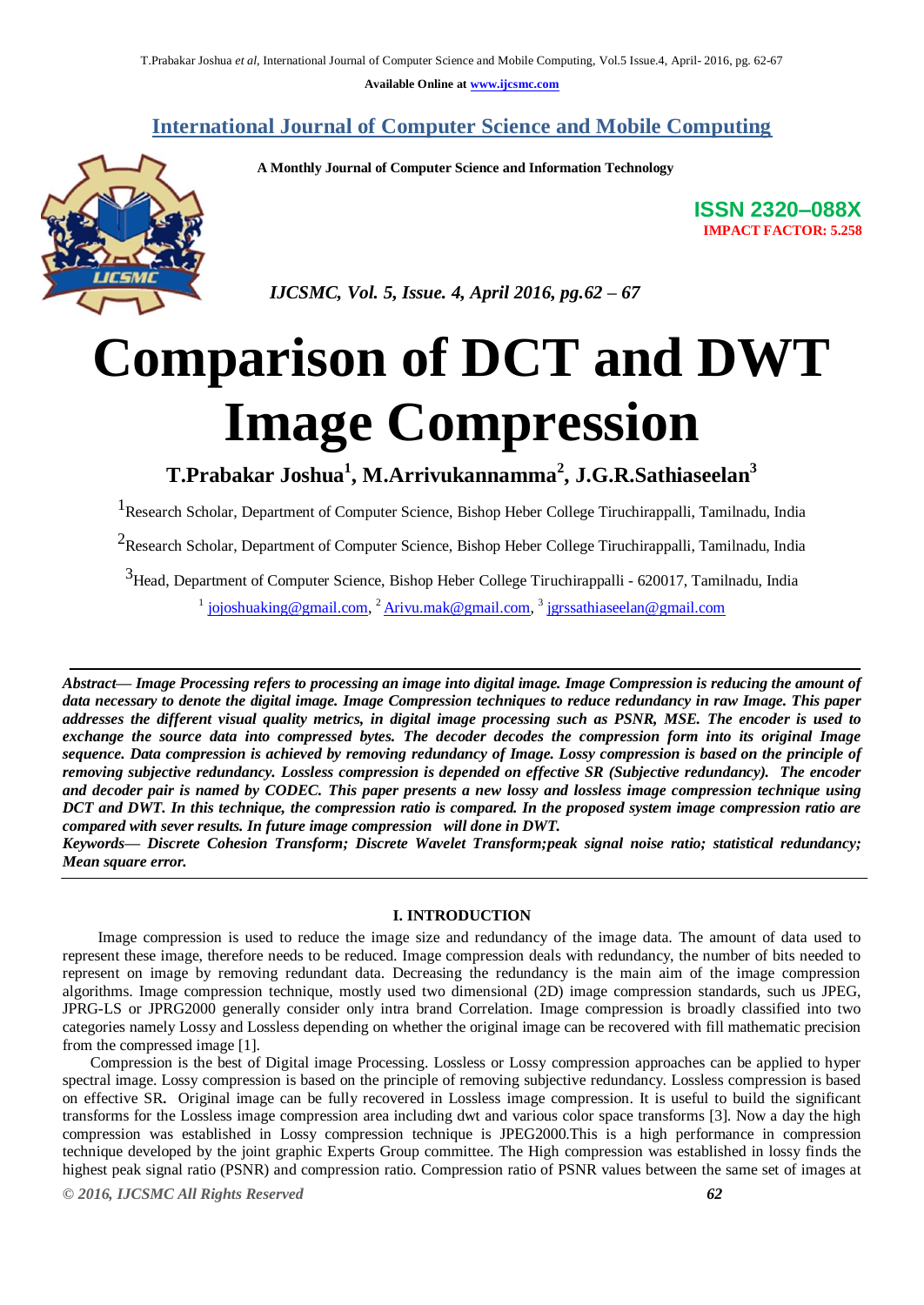very low bit rates. It can be observed that Lena image, Barbara image, Peppers Gold hill. This image performance may be calculated using DCT and DWT algorithms. The input image is divided in to n x n blocks. Then each block is transformed using DCT and DWT. The DCT Coefficients of each block is arranged in hierarchical Manner.

DWT have different types of Wavelets and thresholding techniques. The first step of the compression algorithm is image decomposition in nxn sub-images. The DWT Coefficients of each block is arranged in Hilbert Fractal Curve. The Wavelet transforms is applied to each vector and some of the high frequency are suppressed based on the some threshold criteria. Wavelet transforms involve representing a general purpose in terms of simple, fixed building blocks are generated from a particular fixed function called mother wavelet function.

DCT only compress the image of lower decorative performance, DCT is low level image compression. DCT only offers Lossy transform. DWT offers both Lossy and Lossless transform. The main focus of this work is dwt filter based on achieved compression ratio. The Proposed image compression technique has been tested on well-known image like compared with the JPEG2000 and DWT Techniques [1].At finally lossless compression DWT is followed.

#### **II. RELATED WORK**

H.singh et al. [1] presented a hybrid image compression using DWT, DCT & Huffman encoding techniques. Image compression deals with reduce the number of bits needed to indicate an image by removing redundant data. Image compression is extensively categories into two types, namely Lossy and Lossless depending on whether the original image can be recovered with fill mathematic precision from the compressed image.

M.Aharon et al. [2] obtainable the nonlinear PDE based filters have been extensively implemented in image denoising. However in common, nonlinear filter needs more computing time than most of the linear filters.

I.Daubenchies et al. [3] identified DWT that is used in lossless JPEG2000 compression of grayscale images, reduced to essentials. The high level DWT transforms that provide multi resolution image representation are obtained by mallet decomposition. Advantageous properties of a lifting scheme made it useful to construct significant transforms for the lossless image including discrete wavelet transform.

Chen et al. [4] acknowledged the discrete wavelets transforms adaptively choose the best lifting way and use the Lagrange interpolation Procedure to make predictions according to its local characteristics. Discrete Wavelets Transform, which can adaptively choose the best lifting directions and use the Large range interpolation technique to make predictions according to its local uniqueness.

C.H.son et al. [5] JPEG 2000 is a high performance of image compression algorithm .the algorithm have been divided into two groups Lossy Image compression and Lossless Image compression. Lossy compression algorithms aim at high compression Proportion compared with Lossless aim at high compression Proportion. Santa-cruz D. [6] Presented the input image is divided into Non-overlapping n x n blocks. Then each block is transformed using DCT. The DCT confidents of each block are accepted in a wavelet like hierchical manner. Through there exists a number of possible arrangement of coefficients.

L.Zhang et al. [7] had known a new frame work for image compressive sensing recovery using adaptively learned scarifying basis via L0 minimization. The intrinsic sparsely of natural images is enforced significantly by sparsely instead of overlapped image patches using the adaptively learned scarifying basis minimum the form of L0 norm, greatly reducing locking artifacts and confining the Cs solution space.

z.Gao et al. [8]offered the non-adaptive outcrop representation for the Usual images by conventional CS (CCS) framework may lead to an ineffective compression presentation when comparing to the classical image compression standards such as JPEG and JPEG2000.DCT is used to improving the compressed image quality.

G.BheemeswaraRao et al. [9] identified the Lossy Compression image which does not give good vision of the image, but achieves good compression ratio. After DWT Processing the Bit plane Encoder handles DWT coefficient for statistics compression. The bit Plane encoder encodes a segment of images from most significant bit to least significant bit.

HanyFarid et al. [10] accessible Detection of double image compression is important to the analysis of tampered image and image steganalysis. Below the JPEG standard, the DCT Coefficients will have a Phenomenon of interrupted decrease or disappearance duo to recompression the image, which can be used to detect the double JPEG format image.

### **III. IMAGE COMPRESSION AND TECHNIQUE**

The term data image compression refers to the process of reducing the amount of data required to represent a given amount of information. A clear distinction must be made between data and information. Data redundancy is a central issue in digital image compression.

There are two types if image compression technique Lossy technique and Lossless technique.

DCT is used in signal, image processing especially for Lossy compression because it has a strong energy compaction to create predictions according to its local uniqueness. The Lossy image compression did not give Proper vision of the image, but it gives good compression ratio of the image.

 DWT is used to separate the image into a pixel. DWT is used in signal and image processing especially for lossless image compression. DWT is also used for Lossy compression.

The Lossless image compression is mostly used in DWT Lossless image compression give the good quality of the image and also the compression ratio of the image also good. The PSNR ratio of the image is also good in the Lossless compression.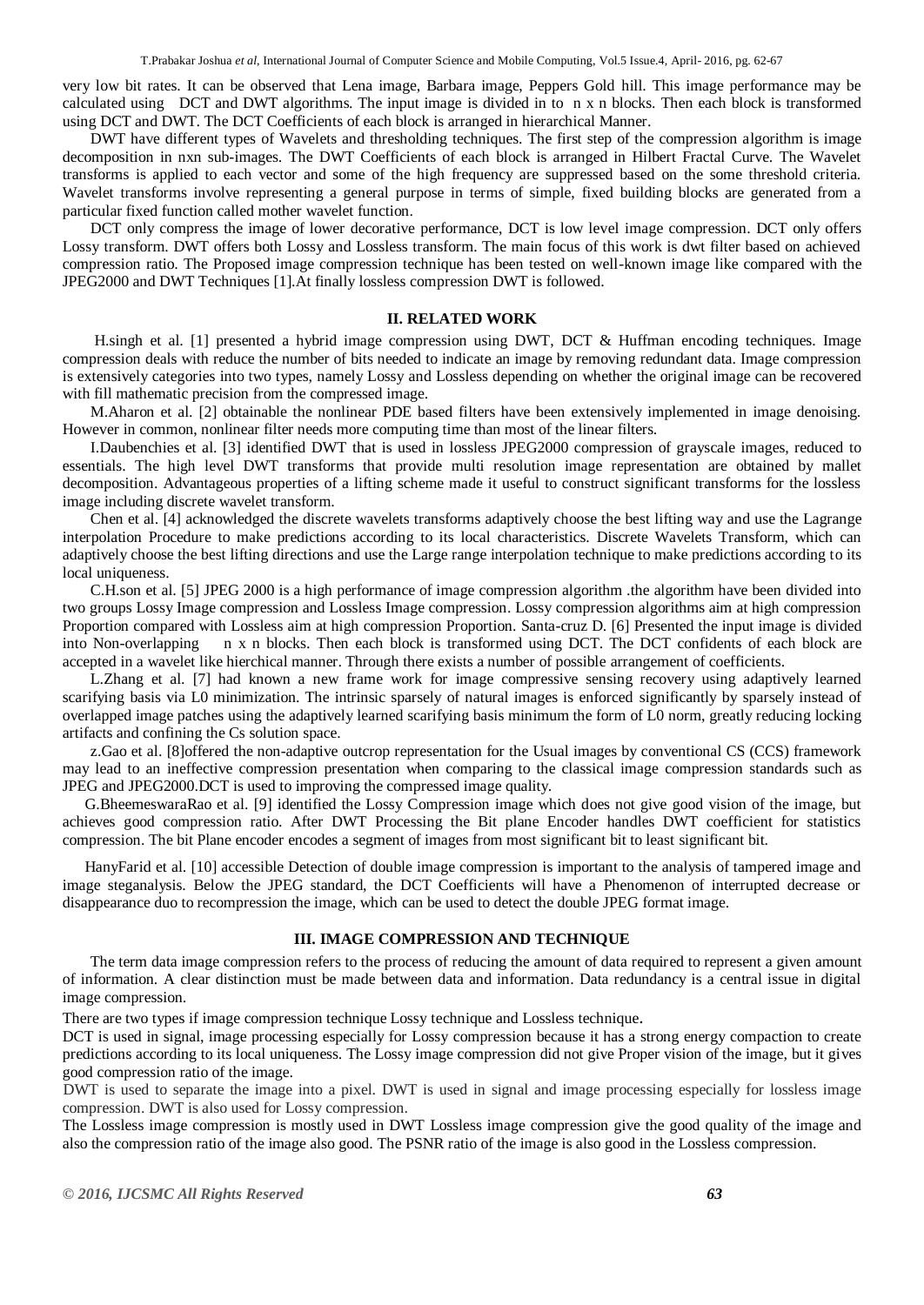#### *A***.***LOSSY TECHNIQUE*

Lossy is the one type of technique in image compression, it is based on the principle of removing subjective redundancy. Lossy technique splits the image into nxn matrix. Lossy compression image did not give the good vision of the compressed image.

- *(i)* SVD based compression is lossy due to the nature level of the process. However, the qualitative loss is not visible up to some point. The SVD compression technique offers very good PSNR values but low compression ratios
- *(ii)* WDR based compression is lossy due to the nature of the method. However the qualitative loss is noticeable in some point. The WDR compression offers very good PSNR value and good compression ratios.
- *(iii)* The DCT lossy image compression technique gives the best result for the lossy image compression. The value of the DCT Lossy image compression PSNR value is good in high compression ratio. In the lossy compression technique the quality of the image is low and the compression ratio was good.
- *(iv)* DWT lossy image compression technique did not give the best result because of lossy image compression. The value of the DWT image compression PSNR value is low in high compression ratio. In the Lossy compression ratio was good but average quality of the image.

## *B. LOSSLESS TECHNIQUE*

Lossless is also a one type of image compression technique, it is based on SR effect. In the lossless technique the compressed image give the good quality of the image. In the lossless image compression the output result of PSNR value is good.

- *(i)* SVD based compression is lossless due to the nature of the process. That the qualitative lossless is not noticeable up to some point. The SVD compression technique offers very good PSNR values but high compression ratio.
- *(ii)* WDR based compression is lossless due to the nature of the process. However the qualitative lossless is visible in some point. The compression measure of the lossless image is also high value. The WDR compression offers very good PSNR value and good compression ratios.
- *(iii)* The DCT lossless image compression technique gives the average result for the lossless image compression. The value of the in the lossless compression technique DCT did not give the best result for the image compression. The PSNR value of lossless compression is good.
- *(iv)* DWT image compression is the technique mostly used in the lossless image compression. In this technique lossless gives the best compression result. The PSNR value of Lossless Image is good quality. The lossless image compression ratio was good, and also the quality of the lossless image compression also good.

## **IV. FRAMEWORK**

DCT and DWT Image compression technique have the best compression Framework Diagram. The Framework delivers the best result of the DCT and DWT Image Compression. It is easy way to understand the technique. Through the diagrammatic representation DCT and DWT Image compression technique is easily understand. DCT of Lossy image compression may have the high compression ratio, but the outcome of the image was not good. But the DWT image compression technique the quality of the image ratio and the outcome of the image was good. Using the lossless image compression the output of the image was good us expected.

DCT also have best image compression ratio in the image compression technique, but the output of the image in lossy compression was not good us expected. The DCT transformation of the image is taken in to the pixel ratio us nxn matrix formation. Then the image is transforms into the DCT quantization. After that the DCT image will move to the DPCM encoder. Then the compressed image will come us output.

In the DWT transformation, the image is taking into HL, LH, HH, LL Ratios. Then the image is moved into DWT transforms, and then DWT Quantization is processed. After that the process is move to DPCM encoder. Then the compressed image will come us the output. The output image has the good compression ratio. The PSNR value of the compressed image is good us expected.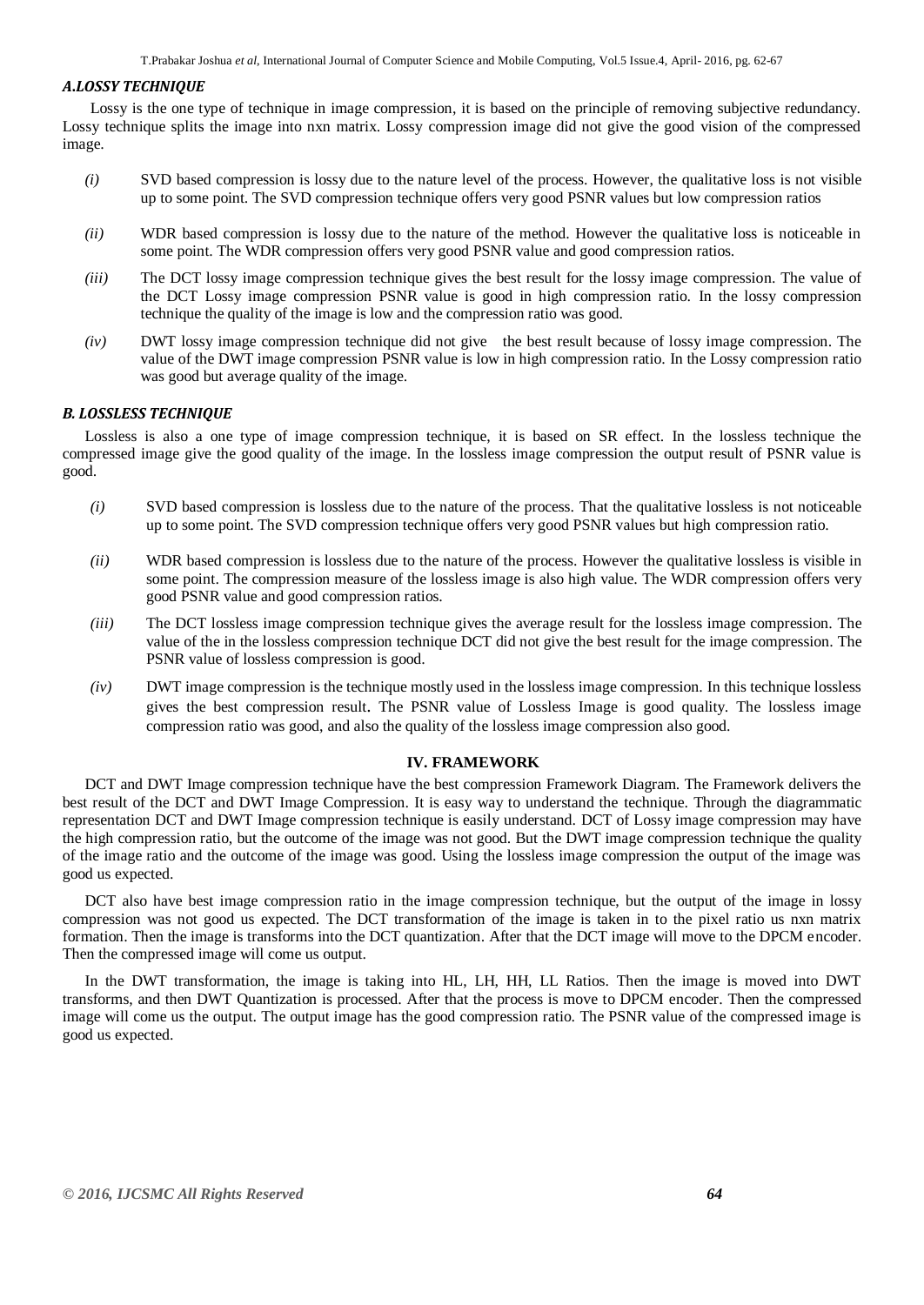

Figure.1.1.Architecture of DCT and DWT Comparison

## **V. EXPERIMENTAL RESULT**

#### **DCT (Discrete cosine transform)**

The discrete cosine transform (DCT) is used to separate the image in to pixel. DCT is used in signal, image processing especially for lossy compression because it has a strong energy compaction. The lossy image compression ratio of the image was good in number. But the outcome of the image was not good. The quality of the image was not good us lossless image compression technique. DCT image compression may compress the image in nxn metric formation. The DCT transforms the image into the pixels. The pixel of image is transformed in to the level of compression process. Then the image is transformed in to quantization process.

#### **DWT (Discrete wavelet transforms)**

Dwt is used to separate the image into a pixel. DWT is used in signal and image processing especially for lossless image compression. DWT is also used for lossy compression .DWT is used in lossy and lossless image compression technique.

DWT is used in lossless image (jpeg 2000) compression of gray level image.DWT transforms a discrete signal .L represent the low-pass filtered signal L(low frequency)allows the perfect reconstruction of original

Image. H represents the high-pass filtered signal. The DWT represents the two images representing the technique to transform the DWT process. Then the DWT image will move on to the quantization process. That the process is doing again and again to get the best result. Thus the output of the DWT image compression is good. The PSNR value is also good in compression ratio. The quality of the DWT image is also good. Now a day's DWT image compression technique is used to get the best output, and also to get the quality of the image.

## **FIGURES AND TABLES**

| <b>Table I</b> | <b>IMAGE COMPRESSION TECHNIQUE</b> |                       |                       |                       |                       |
|----------------|------------------------------------|-----------------------|-----------------------|-----------------------|-----------------------|
| S.No           | Image<br>Name                      | Paper-A<br><b>DWT</b> | Paper-B<br><b>DCT</b> | Paper-c<br><b>DWT</b> | Paper-D<br><b>DCT</b> |
| I              | Lena                               | 39.05                 | 29.50                 | 17.65                 | 34.65                 |
| П              | Peppers                            | 39.12                 | 35.17                 | 15.74                 | 35.17                 |
| Ш              | <b>Boats</b>                       | 33.81                 | 38.30                 | 17.39                 | 35.51                 |
| IV             | Goldhill                           | 37.77                 | 27.75                 | 12.05                 | 32.30                 |
| V              | Barbara                            | 31.61                 | 24.15                 | 19.59                 | 32.04                 |

TABLE I. COMPERISION OF IMAGE COMPRESSION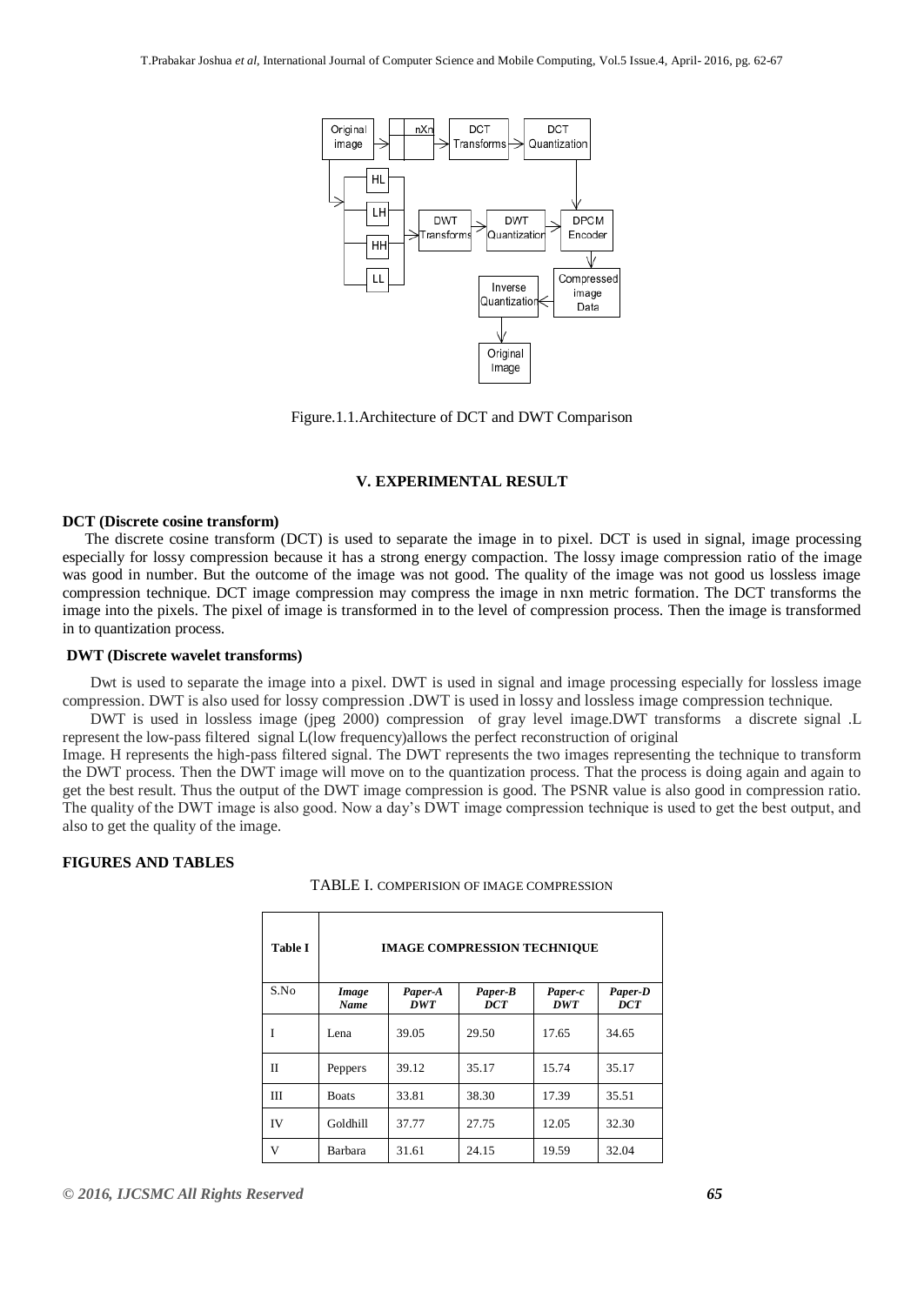In this table the compression ratio is specified. The image is Lena, peppers, Boats, Goldhill ,and Barbara images are specified. The compression ratio must be in high. In this table, Paper1 and Paper 3 having the high compression ratio.



Figur-2 Compression of DWT



Figur-2.2 Compression of DCT

It has some specific point of values plotted in the pie chart. DWT and DCT values are plotted in this pie chart. It indicates the level of the value.

#### **VI. CONCLUSION**

In this paper, we compare a new lossy and lossless image results using the of transform coding technique DCT and DWT. Discrete Cohesion Transform provides the higher compression ratio  $\&$  avoiding jamming artifacts, allows good localization both in spatial & regularity domain. Based on PSNR and MSE values DCT is better than DWT with large coefficients and high compression ratio. The Proposed technique was using DWT in order to get the high compression technique. The DWT used achieved good PSNR values. Image de-noising where the noise elements are located n high frequency. Wavelet represents an excellent tool in image processing to increase the result in quality and Performance.

#### **REFERENCES**

- [1] Awwal Mohammed Rufai,"Lossy image compression using singulat vale decomposition and wavelet dofference reduction",Elsevier, Digital Signal Processing,No.24,PP.117-123,2013.
- [2] Y.-T. Shih,"An adaptive parameterized block-based singular value decomposition for image denoising and compression",Elsevier, Applied Mathematics and computation, No.218,PP.10370-10385,2012.
- [3] Roman Starosolski,"Application of reversible denoising and lifting steps to DWT in lossless JPEG 2000 for improved bitrates",Elsevier,Signal Processing:Image Communication,No.39,PP.249-263,2015.
- [4] Shutuan Yang,"Improved Bandelet with heuristic evolutionary optimization for image compression",Elsevier,Engineering Applications of Artificial Intelligence,No.31,PP.27-34,2014.
- [5] Long Yang, "A Low complxity block-based adaptive lossless image compression",Elsevier,Optik,No.124,PP.6545- 6552,2013.
- [6] Ranjan ,"Listless block-tree set partitoning algorithm for very low bit rate embedded image compression",Elsevier,International Journal of Electronics and Communications(AEU),No.66,PP.985-995,2012.
- [7] Jian Zhang, "Image compressive sensing recovery using adaptively learned sparsifying basis via LO minimization",Elsevier,Signal Processing,No.103,PP.114-126,2014.